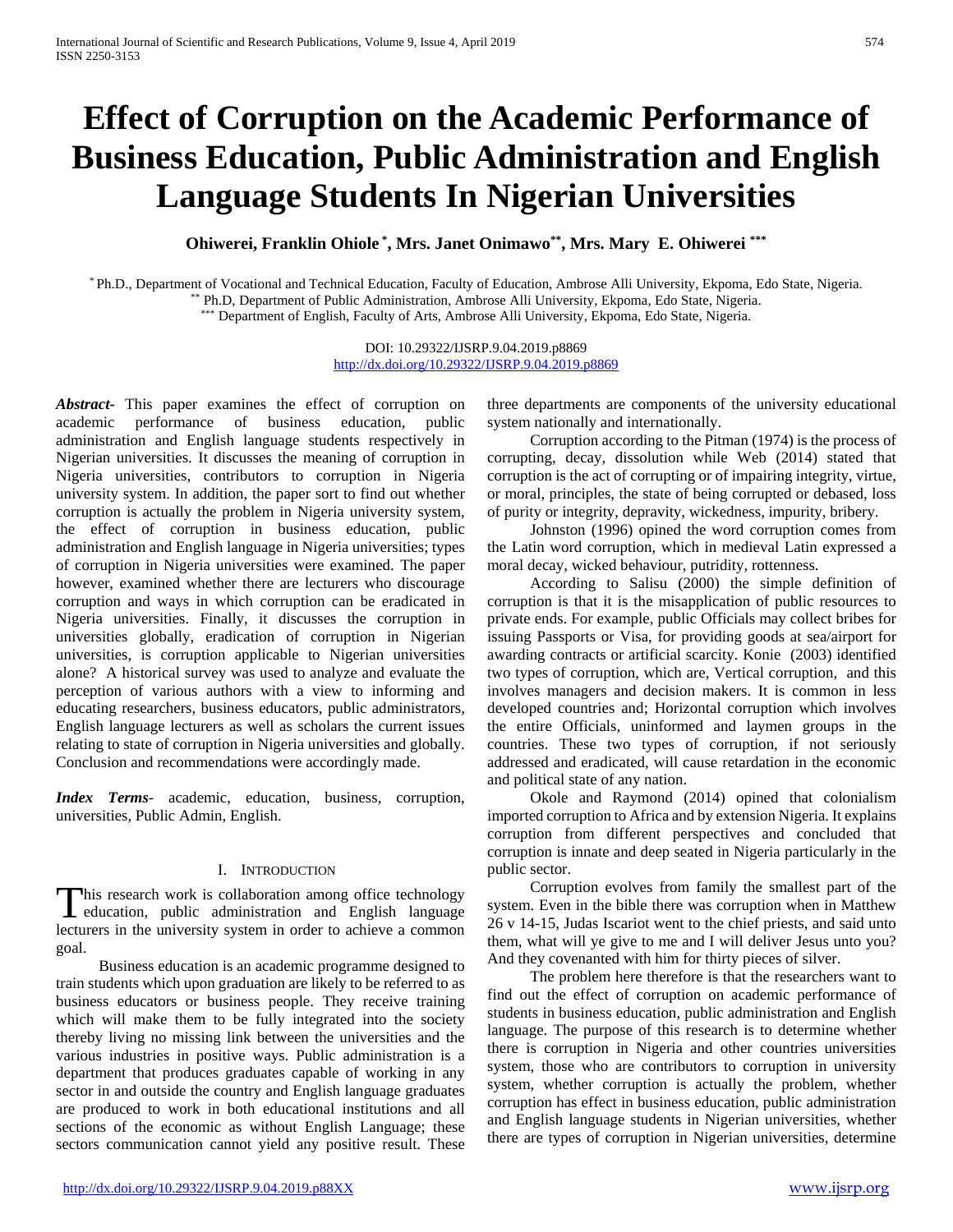whether there are some lecturers who dislike corruption and whether corruption can be eradicated in Nigeria and other countries universities.

The findings of this research is hoped to be of immense benefit to both Nigerian and other countries governments. It will enable the governments to monitor the corruption in their countries universities systems and their countries at large. It will help lecturers to focus on the right attitude in performing their duties professionally. It will also help the students to work hard and also put confidence in them. It will help researchers for literature materials. It will help the universities authority to check lecturers' excessiveness. It will help to improve qualities of graduates' educational standard both nationally and internationally

## II. CORRUPTION IN NIGERIA UNIVERSITIES

Corruption was imported into Nigeria because before the colonial masters came into Nigeria there was none corruption because people were made to swear an oath for suspected act of corruption therefore, various cultures do not accept corruption/stealing. When someone stole anything and committed adultery he/she is made to dance round the village or a cause will be placed on the subject entire family until the cause is reversed by appeasing the gods. In Nigeria the Edos, Yorubas, Igbos and the Hausas all have institutions that fight corruption for instance the Yoruba of Oyo-mesi the king making body, acted as a check against the abuse of power by the Alafin (the Oba) or the King of Oyo. The Alafin was constrained to rule with caution and respect for his subjects. When he is proven to have engaged in acts that undermined the interests of his subjects, such as gross miscarriage of justice for personal gains, the Oyo-mesi would, in the words of Yunusa Salami "present him with an empty calabash or parrot's eggs as a sign that he must commit suicide" since he could not be deposed, according to tradition. Igbo on the other hand, the titled chiefs sat together to address the more difficult issues of governance, and there is a saying among the Igbo that a "titled man does not lie." If one wanted to hear the truth, to be granted pristine justice according to the prevailing standards, he/she only needed to get the impeccable body of titled men to hear the case in question, Okoro and Raymond (2014).

Corruption has manifested in many ways in Nigerian universities. It involves the demanding for money as a "kick back"(Blocking) or making love with the ladies students before a service which employer had already paid for is rendered to such a student. Also financial mismanagement by officers of the university as well as favouritism and nepotism etc. Corruption is a cancer that has eaten deeply into the fabric of Nigeria system.

The principle of honesty existed in the dictionary of some lecturers which school of thought the authors belonged to fight are to and defend the integrity of the university as well as defend the helpless students. While the reversed is in the case of few deviant lecturers who in their dictionary honesty is dead i.e. quick way of making money is what they believed. These categories of lecturers formed a powerful group/click and are closed to management. Management believed them more than the honest lecturers. Once any of the honest lecturers' pick-up any of the dishonest lecturer before you know through their click such honest lecturer is been set-up and he/she suffers for something he/she knows nothing

about. Honest lecturers are rewarded negatively in terms of promotion, opportunities, advancement and position etc. While dishonest lecturers are re-enforced positively by way of promotion, appointment and advancement often undermine their bad attitude to work. This group of lecturers are popularly referred to as "Any Government in Power" (AGIP). They see the honest lecturers as impediment to their success.

Ezeaku (2016) opined that some students are victimised for not buying books published by the lecturers and made mandatory for all students, expressed further that a radio broadcaster recently narrated how he found it very difficult to purchase such books during his university days, when he found out that the compulsory book was the exact work of another foreign author. Academic corruption does not end there, lecturers publishing articles, projects or books written by other lecturers and management turn their eyes away because they are loyalist to them.

Money have been collected for the purchase of equipment and facilities for the training of business education, public administration and English language students and these equipment and facilities were never bought or purchased and even when they are bought, they are either inferior that will not last for two months or short supply that falls below the total number of amount of money that was collected. A business education lecturer who refuses to teach his/her students but set examination for the students is equally corrupted. Also students who do not meet up to seventy five percent class attendance for lectures are not qualified/expected to write such examination and if they are allowed to write such examination, corruption has taken place. When a student is unable to pay his first semester school fee and he/she is not allowed to write his/her first semester's examination by university authority and by second semester, this student has paid for both first and second semester fee but only allowed to write his/her second semester examination, the university authority has committed corruption. This is because that student has paid for the first semester examination which he/she was earlier denied of. Supposing this student is in 300 level that means he/she needs to pay another first semester school fee after the graduating year to come back and write the first semester examination he/she was not allowed to write.

The above enumerated corruption problems are bedevilling the teaching and learning of business education in Nigerian universities by extension affecting the business education, public administration and English language students academic performance calls for this research investigation. This paper sought to find out whether we must continue to be wallowing and swimming in corruption to the detriment of the performance of business education students in Nigerian universities.

#### III. CONTRIBUTORS TO CORRUPTION IN NIGERIAN UNIVERSITY SYSTEM

- (a) Government
- Appointment of Vice Chancellor
- Lack of fund
- Policies
- **Insincerity**
- (b) University Authority
	- Vice Chancellor
	- Deans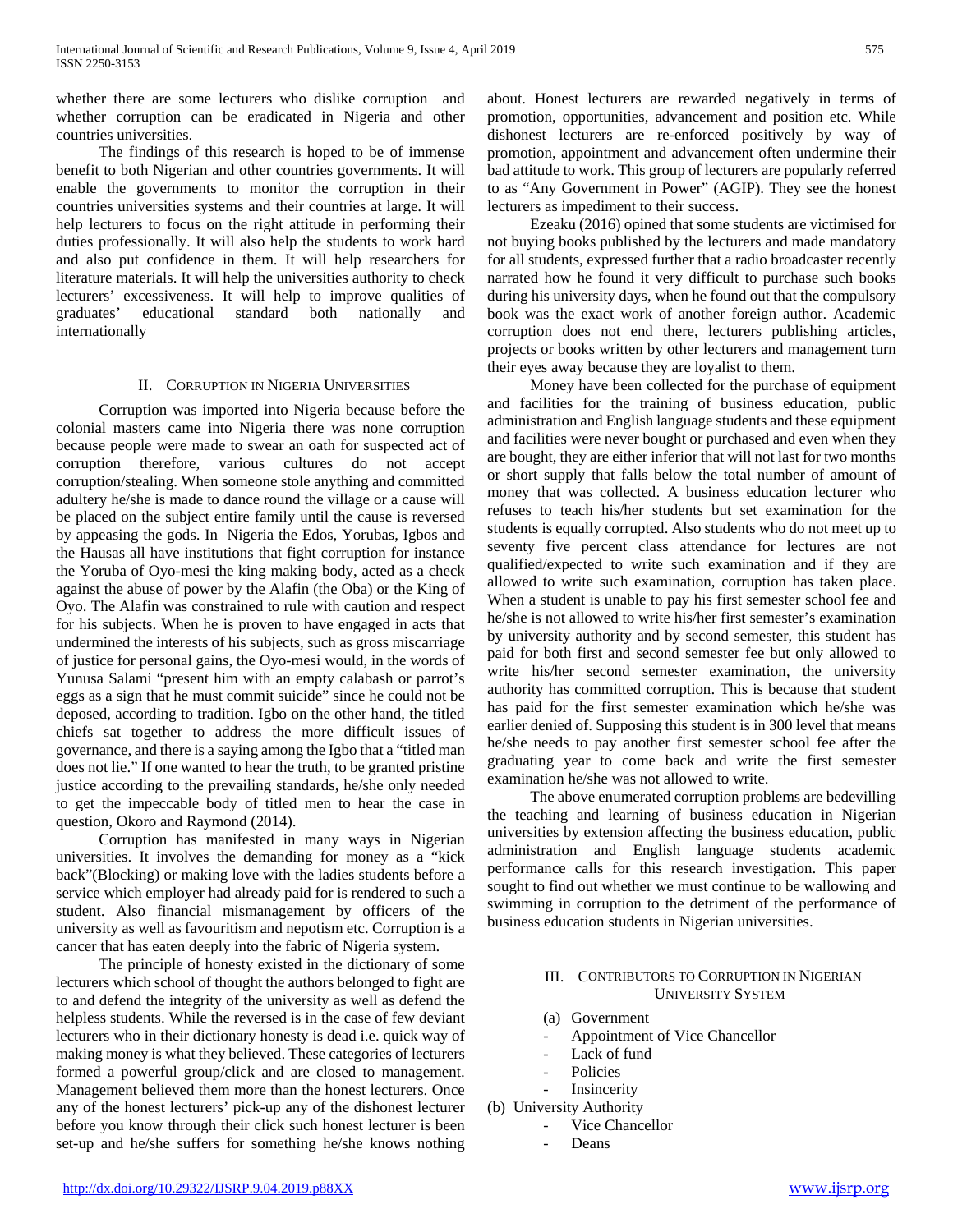- Heads of Departments
- **Lecturers**
- Corrupt Practice by Students
- Corrupt Practice by Parents
- **Environment**
- Secret Court

(c) National University Commission (NUC)

(d) Nepotism – Ethnitism

## **Is corruption actually the problem?**

Once you have a good system, good leadership, proper supervision, corruption cannot exist in Nigeria and other countries Universities. It is however, authors' categorical statement that corruption is not actually Nigerian's problem rather; it is the bad leadership in Nigeria, as well as in the educational system. During the era of the military reign of General Buhari and Idiagbon, Nigerian citizens' fears corruption though they were military which we the authors do not subscribe to. This equally translated to campuses. The university is a sub-section of the society and whatever that happens in the academic environment is a total reflection of the society itself. Therefore, the university is not isolated from the environment. It is unfortunate as at today that General Buhari and Idiagbon who fought corruption to a standstill in the past but the same Buhari though with Osinbajor are unable to fight the same corruption to a standstill in the present administration. Though many critics claimed that President Buhari is surrounded by corrupt men who brought him to power, in effect, it will be difficult for him to fight the same people. Therefore, fighting corruption is only on the pages of news papers in Nigeria today by extension Nigerian university system is swimming in corruption. Even the very few corrupt people arrested by Economic Financial Crime Commission (EFCC) currently being tried in Nigeria are not being tried the way ordinary person in Nigeria would like them to be tried to serve as deterrent to other. This is a total reflection of the university system.

According to Ibenegbu (2017) the dynamic impact of corruption in Nigeria is felt by every layer of the population. The most fragile social layer is poor households and small firms. Corruption in this sector of economy reduces any chances to increase human investment and capital. Cases of corruption in Nigeria are widely associated with poor public finance management. The increasing number of barriers from public provisions decreases the ability to do business. GDP and jobs in Nigeria Foreign direct investment sector has significantly decreased in the last decade. Foreign investments can provide real growth of GDP and jobs in Nigeria. Still, investors do not like the idea of spending even one cent in vain. Government effectiveness is also damaged due to the situation with corruption. The officials on high levels of Nigeria also get bribes. It means that their interests in creating laws can be strictly lobbied by price. Corruption in Nigeria is associated with low standards of living.

Ibenegbu (2017) further stressed that top 10 banks in Nigeria has a long history of corruption. In 1975, the officials of Gowon Administration were involved in the cement importation scandal. This scandal included almost all officials of the central bank and defence ministry. Nigerian officials were accused of falsifying ships manifestos. Millions of dollars from the budget were lost. - Olusegun Obasanjo administration was a deeply

corrupt government. Even the head of the state was involved in scandals with telecommunication firm ITT. Olusegun Obasanjo was criticized for his Operation Feed the Nation Program. It was mainly associated with land stealing. His famous project Otta Farm Nigeria was supposedly born out of this scandal. Olusegun Obasanjo - The real problem with Nigerian corruption occurred during the administration of Shehu Shagari. Few buildings that contained the financial documents of the government officials were burned down. Few days later, it was shown that the officials transferred money from the country with the help of Asian importers. - Babangida Administration helped corruption to obtain an official status in Nigeria. Ibrahim Babangida was accused of corruption, bribery, power abuse and even drug trade in Nigeria. His reign provided a new class of citizens in Nigeria. They are called nouveau riche. They were mainly the closest friends and family members of the state head. Ibrahim Babangida now lives in an exquisite mansion in Nigeria. Obasanjo administration - Obasanjo established a new trend of corruption during his years in power. It was the first time in the history of the country that FBI and international detectives investigated the case of corruption in Nigeria. It was the first time a U.S. Congressman was involved in Nigeria corruption. - Goodluck Jonathan managed to improve positions of Nigeria in the world corruption ratings. Still, his presidency did not miss scandals. They were mostly connected with secret deals between the NNPC and some people in the administration. According to the American financial researches, if the corruption in Nigeria does not slow down, then by the year of 2030, it will cover about 37% of GDP. It means that every citizen starting from today will lose about \$1000 to corruption every year. By the year of 2030, this number will increase up to \$2000 per person. Still, if Nigeria tackles the problem with corruption in the next decade – Nigerians may expect to have about \$535 billion of GDP by 2030. This tremendous sum can`t go without a price. The potential benefits of anti-corruption programs are enormous. It includes increasing number of jobs, conditions of life and wages. Today the numbers provide a completely different picture. Corruption in Nigeria can be dealt with. The desire of eradicating corruption should come not only from politics in high cabinets but also from regular people. Low-income families should be the main power of changes as they are the majority of the population.

## IV. EFFECT OF CORRUPTION IN BUSINESS EDUCATION, PUBLIC ADMINISTRATION AND ENGLISH LANGUAGE IN NIGERIAN UNIVERSITIES

From the above definitions, we can deduce that corruption in business education, public administration and English language in Nigerian universities does not only refer to bribery alone as may have been contemplated by the view of the general public. Corruption in Nigerian universities therefore include; allocation of business education courses to non-business education lecturers who do not receive training as business education teachers or experts but teach business education courses e.g. Technical education and Home Economic Education lecturers teach business education students in Nigerian universities. Allocation of special courses of interest by heads of departments to their friends and relations in public administration and English language departments. Awarding of unmerited grades to undeserving business education, public administration and English language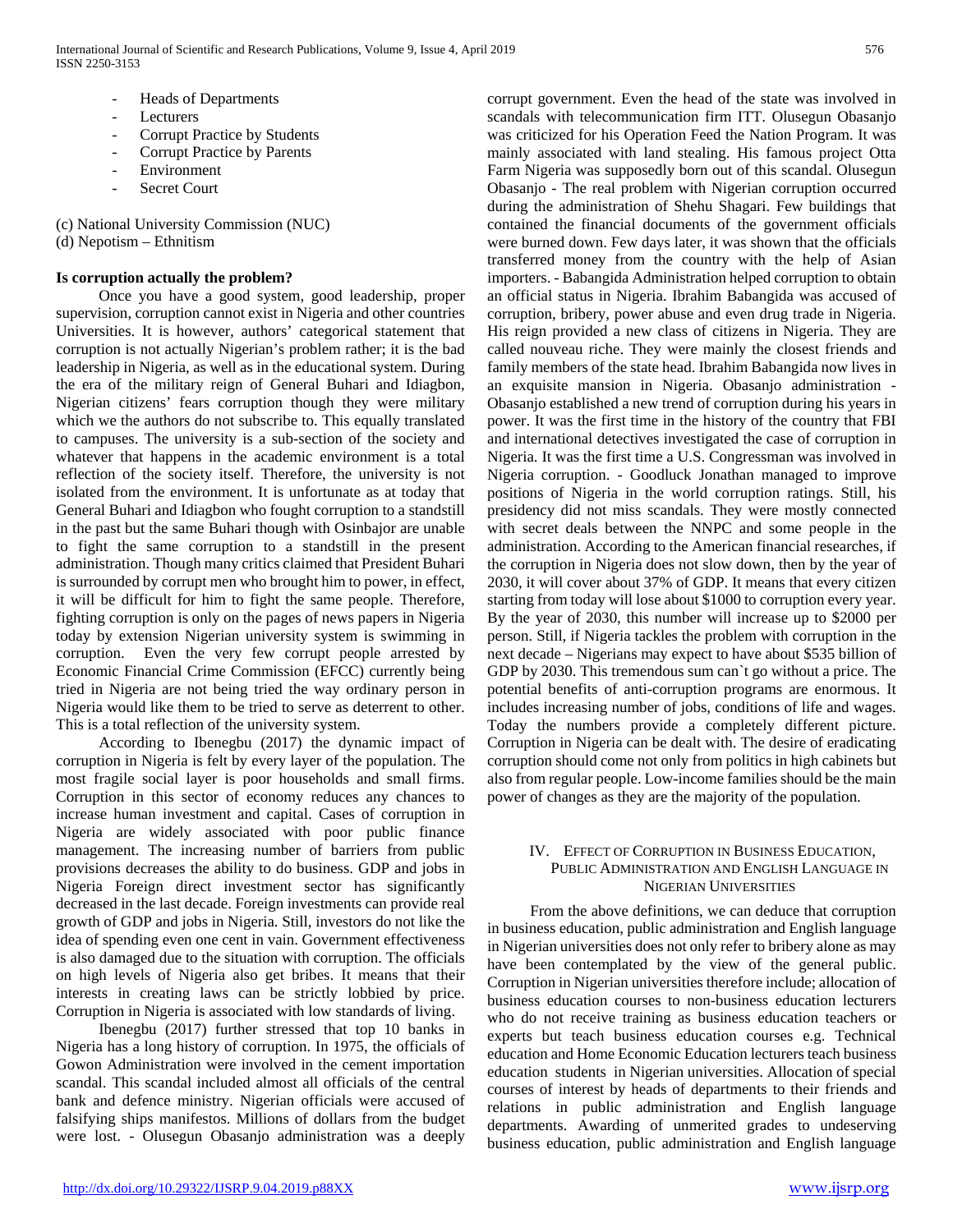students by some lecturers who collect money from the students, popularly referred to as "BLOCKING". Alteration or upgrading of business education, public administration and English language students scores from lower grades to higher grade e.g. "E" or "D" to "B" or "A" grades. Collection of gifts from their students to influence their grades. Having sex with the female business education, public administration and English language students to influence their grades. Written notes from senior lecturers to business education, public administration and English language junior lecturers to upgrade or pass their girl friends or relations. Cheating in the examination hall by students by way of smuggling in turn text book, or written papers, use of handset, students impersonation, students collecting two booklets, smuggling it out from the examination hall to a friend outside the hall to assist in answering the questions and smuggle back into the hall to submit when others are rushing to submit their answered booklets. Two students coming into the hall to write one examination, at the end of the examination, the most intelligent student will submit his/her booklet in favour of the failed student while the second student will smuggle out his/her booklet. This occurred mostly with the student having carryover courses to write. Students also are in the habit of answering questions and sending the answers through text messages to their friends who are writing examination in the hall.

The university administrators have contributed to corruption in no small way in the sense that they determine whosoever they want to make a Professor. Irrespective of the fact that the lecturer possesses scattered degrees e.g. having first degree in one field of study, second degree in another field of study and third degree Ph.D in different field, yet is being promoted. Again, even when the university authority knows that some of the articles accepted for promotion are plagiarised, yet, these categories of staff are regularly promoted to become Professors.

According to Olaleye-Oruene (2018) The global perception of Nigeria as the 'black hole of corruption' should be seen in its proper historical context, where corruption is the vestige of a colonial legacy. Moreover, within the international trade which is dominated by the North, corruption is the norm in Nigeria. With the introduction of corruption into the Nigerian ethos, its tentacles permeate from the highest echelons of government to the lowest level of the Civil Service, both national and local. Any transaction involving a public official must involve a bribe from the corrupter to the corruptee. The proceeds of crime are handled by fences -the financial institutions. The perpetrators of corruption are deemed to have personality defects which are responsible for their deviant behaviour. The victims are the Nigerian public who have been adversely affected by the deprivation which has resulted in underdevelopment and perpetual economic slavery. The myriad corruption control measures adopted have failed essentially because of the protection of vested interests compounded with corruption in the judiciary, guanos and law enforcement agencies.

Corruption reduces the image and low morale of university, lecturers, students, a nation, economic growth, employment opportunity, enhances inequalities and reduces the government's capacity to respond to people's needs. Also corruption leads to poverty in the society". Corruption encourages laziness and weak society, weak economic growth and weak social developments. No wonder why Nigerian President Buhari stated in abroad in 2018 that "Nigerian youths are lazy". Under paid and overworked over-inflated contract; If an engineer built a bad bridge and the

bridge collapses the highest number of persons that may have been killed may not be up to 100 persons but if a teacher/lecturer inculcate corruption habit into 100 students and these students by extension will destroy the whole word as each of the them will continue to multiply corruption into their students.

Today some business education, public administration and English language graduates cannot produce a simple type-setting manuscript, letters, tabular, memo, balance account, prepare cash book etc. Pedagogically, some cannot teach and they are unable to use teaching aids as well as unable to impact knowledge on their students. While public administration graduates cannot perform their duties in terms of administration and other office duties and the English language graduates cannot write letters without full of errors for instance some of them use the word "world" for sound words and sound words for "world". Some cannot differentiate between present and past tenses while making sentences. Some of them cannot teach English language or impact knowledge on others. Some cannot express themselves literarily.

## V. TYPES OF CORRUPTION IN NIGERIAN UNIVERSITIES

- 1. Impersonation in examination hall
- 2. Writing examination outside the examination hall and squeezing the paper into the exam hall.
- 3. Giving and receiving bribes (blocking)
- 4. Favouritism in Course Allocation
- 5. Manipulation of scores/record by Course Adviser
- 6. Exploitation of students through Faculty Dues
- 7. Exploitation of students through Departmental Dues
- 8. Moderation of examination paper
- 9. Inflation of contracts by university administrators
- 10. Kick back and payment upfront
- 11. Abuse of university's property
- 12. Lodging university's fund into private accounts
- 13. Examination malpractices
- 14. Adulterated food or hazardous drugs
- 15. Misappropriation and embezzlement of fund
- 16. Unexecuted paid contract
- 17. Manipulation of course form
- 18. Using proxy names to buy property
- 19. Admission fraud
- 20. Over invoicing of items purchased
- 21. Appointments of qualified/unqualified relations/friends
- 22. Nigeria University Commission Accreditation team
- 23. Diversion of fund by some TETFUND officials
- 24. Lack of infrastructure
- 25. Exploitation of Students by university authority

Parents are known to have used unauthorised means to influence their children's or wards' admission to federal government secondary schools, commonly referred to as unity schools. JAMB score has been inflated for admission in to the university in Nigeria, and this has led to cheat by some students and parents. There are some examination centers that have specialised in examination malpractices. Parents and children go for centres where they are been charged exorbitant fees to guarantee a minimum score of 300 in the JAMB score which automatically guarantee their admission into the university of their choices. These centers are popularly referred to as miracle centers.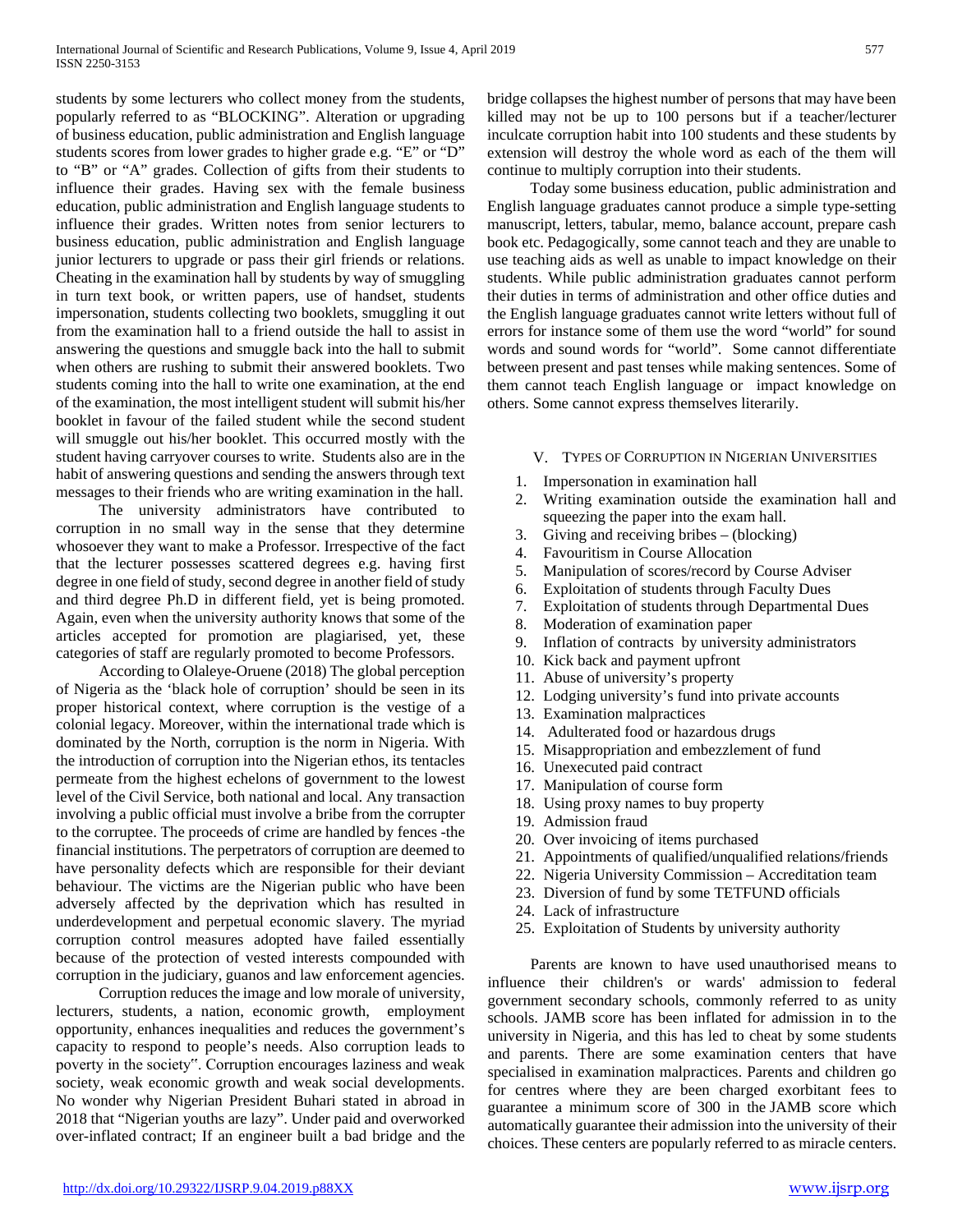According to Osipian (2008) embezzlement as a phenomenon of corruption in higher education works in two major directions: embezzlement from the university, committed by university employees, and embezzlement by the university, including misappropriation of research grants from the government. Both of these forms may qualify as white-collar crime.

Furthermore, there is healthcare fraud that takes place in university hospitals, medical centres, and other medical facilities that operate under the auspices of higher education institutions. Healthcare fraud occurs when patients and/or insurance companies are overcharged for the services performed charged for services not performed, or services are not rendered appropriately according to set procedures. This type of fraud is not related to academic process per se, unless medical treatment is a part of training for medical students.

In Nigerian university system today, some students and their parents are in the habit of finding ways of purchasing unmerited marks from very few unprofessional lecturers in order to enhance their grades in their final examination. Students and non-academic staff print fake school fee receipts thereby defrauding the university authority and some unsuspecting students are usually discovered by the audit department.

Osipian (2008) stated that plagiarism is committed both by students in writing academic papers and by faculty in scholarly writing and research. Reports on plagiarism may be found in media sources in the Russian Federation, the US, and the UK. It appears, however, that while the widespread plagiarism in the US and the UK is taken seriously, especially among professors, and becomes an issue of public debate, in the Russian Federation plagiarism is regarded as a normal way of writing papers. While in the US media, corruption in access to higher education is not discussed directly. However, there is a room for corruption in the admissions and some of the corrupt actions are discussed without using terms "corruption" or "fraud".

Nwaobi (2004) opined that Nigeria must be one of the very few countries in the world where a man's' source of wealth is of no concern to his neighbour, the public or the government. Wealthy people who are known to be corrupt are regularly courted and honoured by communities, religious bodies, social clubs and other private organizations. This implies that people who benefit from the largesse of these corrupt people rarely ask questions. Dadajo (2008) stated that the poor salary levels of most public servants have not kept pace with inflation, which has eroded their purchasing power. It is also clear that the process of gaining power in Nigeria is either by armed force or the influence of money.

## VI. ARE THERE LECTURERS WHO DISCOURAGE CORRUPTION?

In a university environment where corruption is free for all, undermining of norms, rules and regulations are the order of the day, there are still very many Lecturers who hate corruption. They will never be involved in corruption, such group of Lecturers have high moral of self-discipline. Overtime, they have made frantic efforts to change the lives of those corrupt Lecturers, by explaining to them the side effect of corruption that if nemesis elude them, it will definitely catch-up with their children or relations.

There are very many decent lecturers who are not corrupt in the Nigerian university system that the author can still honourably point at today. There are still very many good lecturers today who paid school fee for students who they do not know but as a result of pity, there are still very many lecturers today who gave their text books to students free of charge. There are still very many good lecturers today who provide food for students and there are still very many good lecturers today who have used their personal money to treat sick students in the hospital. It is very sad, wicked, barbaric, satanic, and ungodly to hear that some evil lecturers are involved in corruption. The university system is still the most disciplined institution as compared to the public servant, political sector and other sectors in Nigeria today. This was born out of the fact that none of these sectors has had the political will to sack its staff, but in the past many lecturers have been sacked for various corruption offenses in Nigerian universities. This is in line with Ezeaku (2016) who stated that the Governing Council of university of Calabar will continue to be commended over a bold step taken recently towards the fight against corruption in Nigerian universities.

## VII. CORRUPTION IN UNIVERSITIES GLOBALLY

Corruption is not applicable to Nigerian universities alone but to other countries universities like U.K., U.S., Russian Federation, Ukraine etc.

According to Osipian (2008) Cheating is yet another phenomenon of corruption, reflected equally in the media in the US, the UK, and the Russian Federation. Cheating is committed by students in tests and examinations and by prospective students in entry examinations and national tests regarded as entry examinations. Cheating should not be considered as a relatively innocent or less explicit form of corruption, as compared with bribery. Buying a term paper online often replaces the need to pay a bribe. In this case the faculty member is not involved in corruption, but the student achieves the same goal of receiving an unearned grade or admission to a college.



Source: Getty

According to [Matthews](https://www.timeshighereducation.com/author/david-matthews) (2017) the scale of student misconduct in Ukraine has been exposed by a survey of undergraduates that found nearly half have paid bribes and almost all admitted to cheating in exams and plagiarism. Of 600 students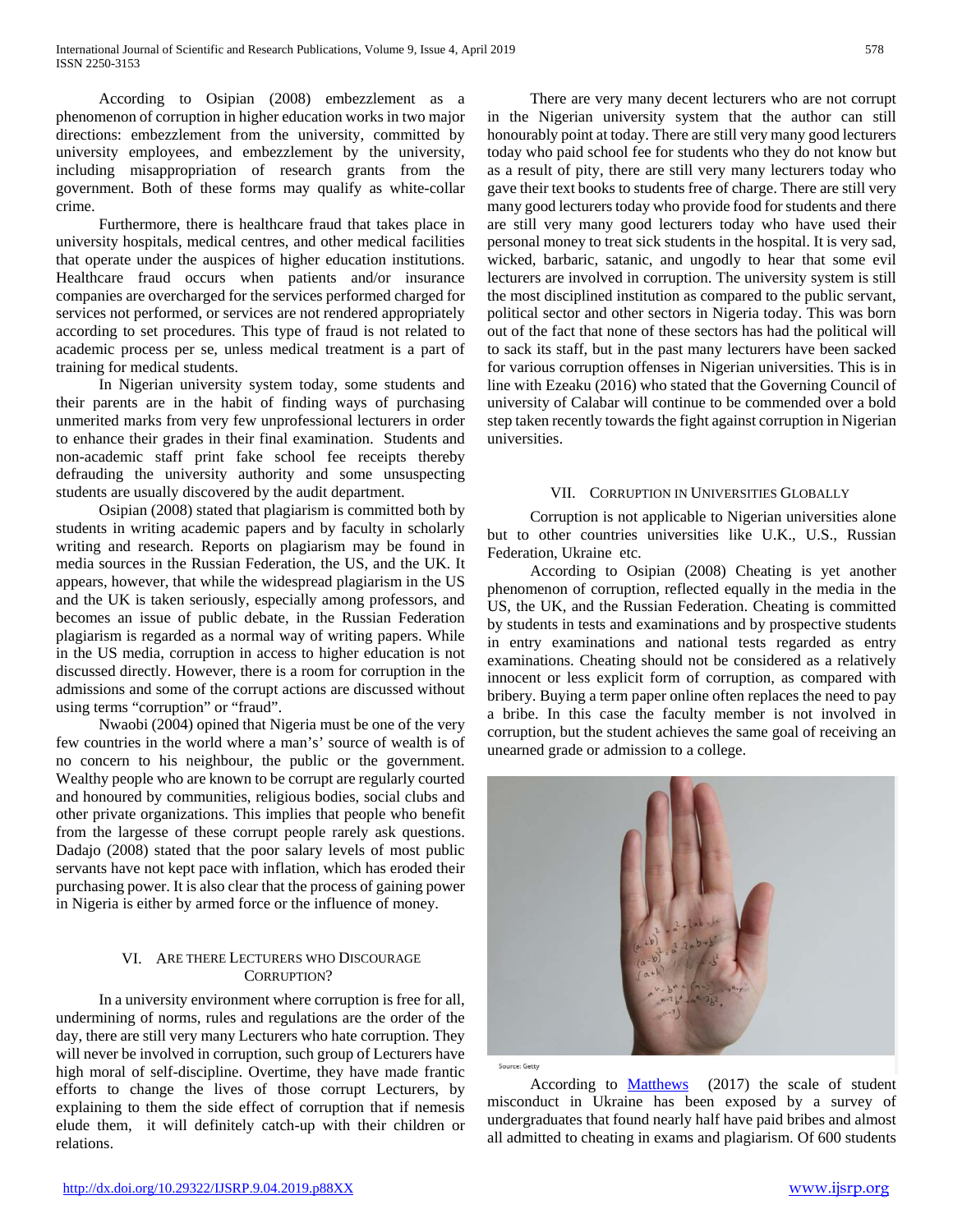surveyed at public universities in Lviv a city in the west of Ukraine seen as relatively uncorrupt 48 per cent had paid bribes.

Osipian (2008) explained trends in time in each category more or less reflect the trends in the higher education industry. Private education loans in the US, education fees in the UK, and standardized examinations in the Russian Federation are all in the news along with cases of corruption that accompany these changes and reforms. The dynamics of reporting different aspects of corruption in the media are presented in Figures 1-5. The date presented point to the phenomenal growth in the number of media reports on corruption in higher education over the last decade.

The Chronicle of Higher Education pays most attention to such phenomena as fraud, cheating, plagiarism and embezzlement.

While the Times Higher Education Supplement reports mostly on cheating and nepotism domestically and on bribery and nepotism internationally. And Guardian points to cheating, plagiarism, and fraud in the academic profess, in research, and in access to higher education. The number of reports over the last decade appears to be minimal. Gazeta.ru pays most attention to bribery, extortion, and fraud that takes place in academia, and that may be found in admissions to higher education institutions, in the academic process, in issuing educational credentials, and in licensing and accreditation. Accordingly, most corruption is found in interactions between faculty and students and state and universities.

**Figure 1. Dynamics of the Chronicle of Higher Education reports on corruption in higher education by phenomenon, 1998-2007.**



**Figure 2. Dynamics of Gazeta.ru reports on corruption in higher education by phenomenon, 1998-2007**

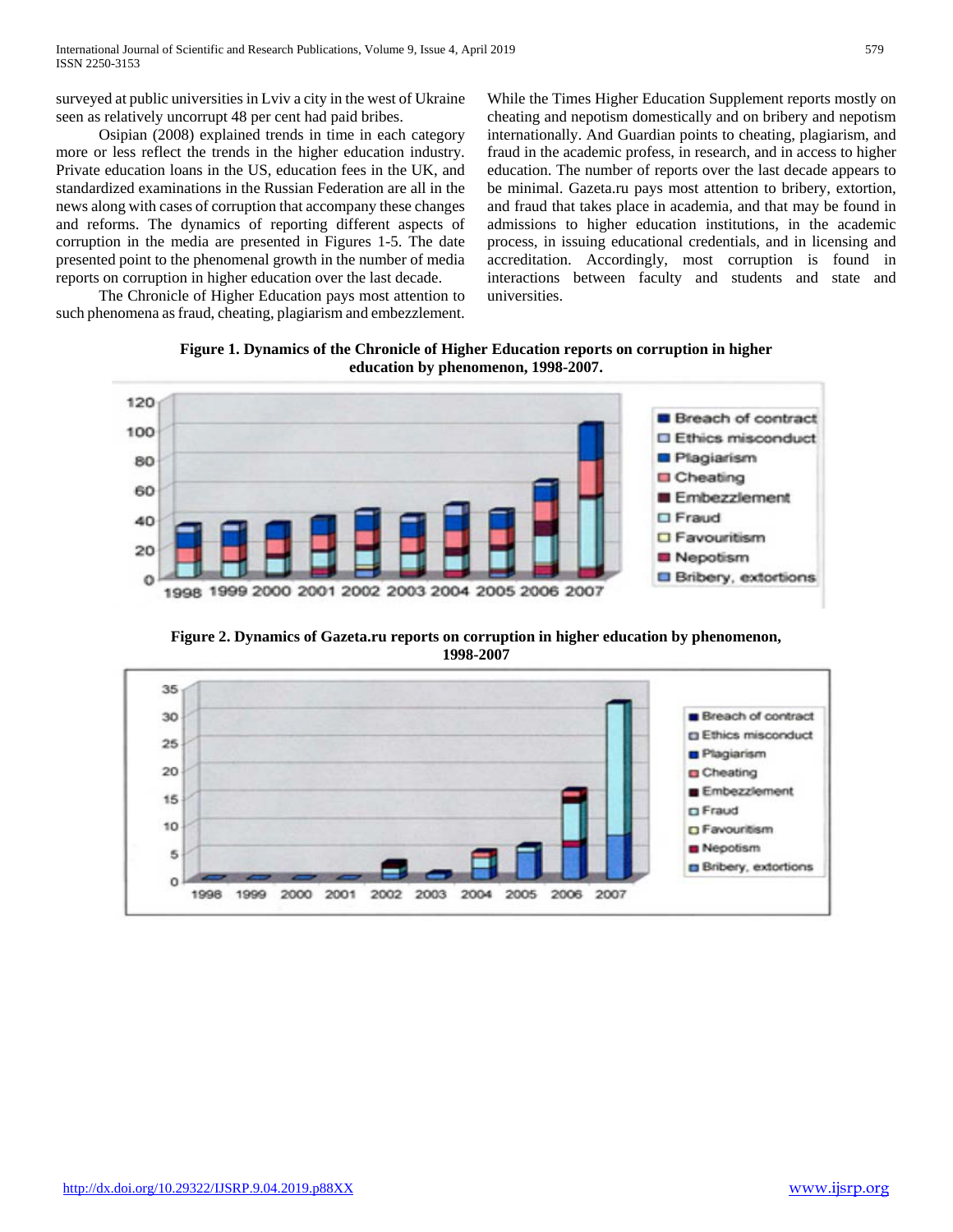**Figure 3. Dynamics of Newsru reports on corruption in higher education by phenomenon, 1998- 2007**



**Figure 4. Dynamics of the Times Higher Education Supplement reports on corruption in higher education by phenomenon. 1998-2007.**



**Figure 5. Dynamics of media reports on corruption in higher education by locus, 1998-2007**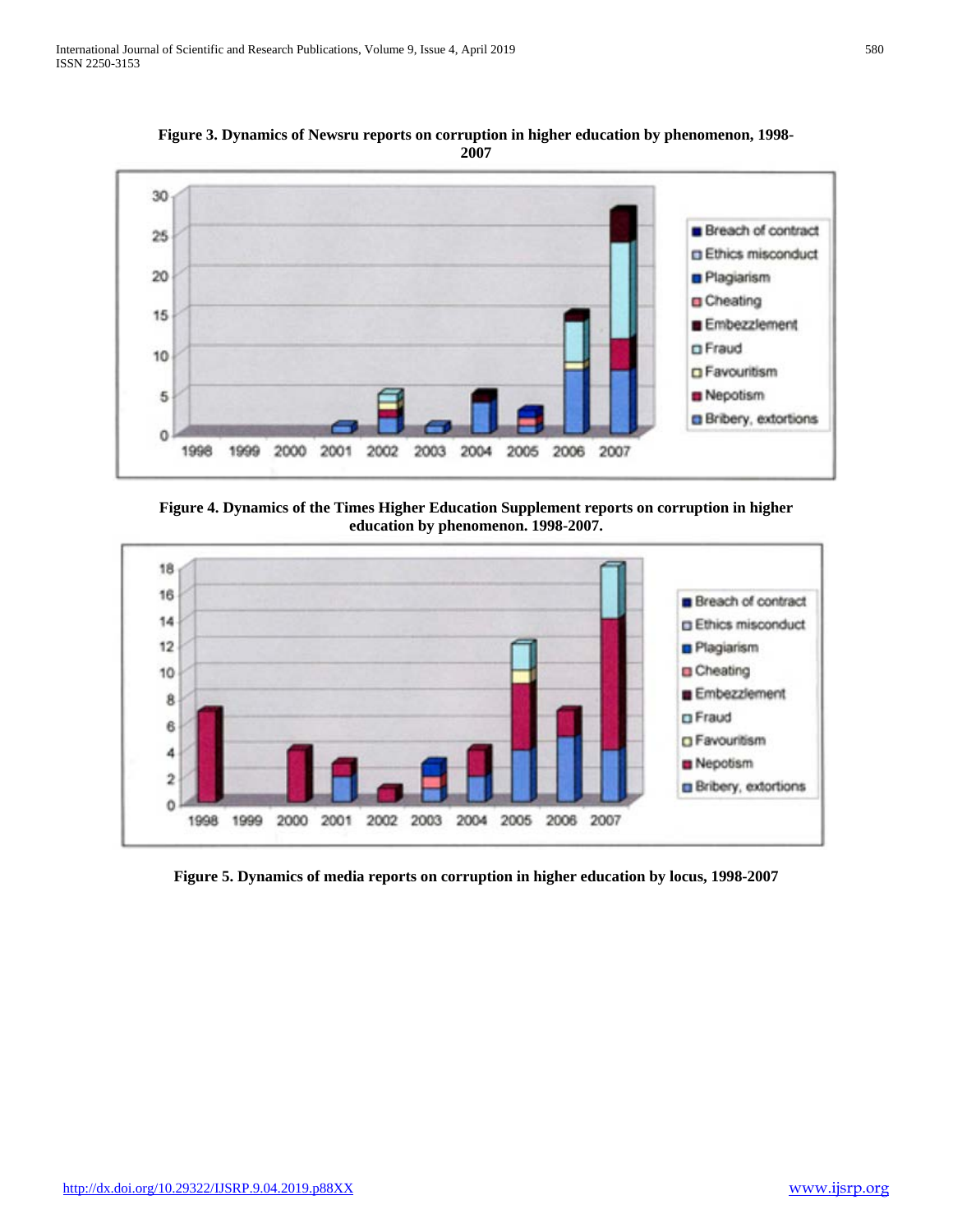

#### VIII. ERADICATION OF CORRUPTION IN NIGERIAN **UNIVERSITIES**

 The university is a sub-section of the Nigeria society; therefore it is a total reflection of Nigeria itself. This view is opined because men and women who are Lecturers in the universities came from within the Nigeria society. Pragmatically, corruption must be totally eradicated in the Nigeria society before the war can be totally won in Nigerian universities.

 According to Oyinola (2011) some of the things that cause poverty in Nigeria are the Nigerian ruling and business elite. The ruling elite lack the kind of philosophical and ideological vision and orientation that is committed to developing a dream society. They have no dream beyond the satisfaction of desire. This is also a total reflection of university administrators in Nigeria. Though, corruption is a world phenomenon. It is a social problem that has interested many scholars. Ruzindana (1999) asserts that corruption in Africa is a problem of routine deviation from established standards and norms by public officials and parties with whom they interact.

 Oyinola (2011) further explained that corruption is turning many young men and women into an uncaring, unnecessarily aggressive, and the devil-may-care kinds of individuals. They have been socialized to believe that might is preferable to civility, that morality and ethnics are not important virtues, and that it is important to win at all cost. They have increasingly been socialized to believe that it is proper and necessary to take whatever action, including killing in order to prevail. They learn this behaviour from the administrators and teachers/instructors/lecturers/professional and parents who supposed to mould them into hard-working honourable citizens. Having used to these kinds of behaviour, many university graduates have become a moral. They lie, cheat, manipulate, threaten, exploit, and kill in some cases.

 It is unfortunate to state here that corruption is not only traceable to Nigeria universities but all over the world, but the problem here in Nigeria is that corrupt people go without been punished. Corruption cannot be eradicated in the Nigeria university system without firstly eradicating corruption from the Nigeria society. To buttress this fact, the authors hereby categorically made it bold to say that corruption is not only applicable to Nigeria universities but the whole world. In 2015

Blata the FIFA president was involved and tried for corruption. This assertion is a confirmation of Ezeaku (2016) who stated that incidentally, not only those in the citadels of learning are victims of the crime of plagiarism. Many writers, public speakers, public and civil servants, students and others are all victims. They copy the works of others without acknowledging the author. Furthermore, stated that we can still remember the dust raised by Victor Dike, a Nigerian born United States based professor's suit against the former Governor of the Central Bank of Nigeria (CBN), Mr. Sanusi Lamido Sanusi, whom he (Victor) accused of grossly violating his intellectual property rights by extensively plagiarizing his work in two public lectures, he (Sanusi) gave at two Nigeria Universities. The problem with Nigeria is that the Economic and Financial Crimes Commission (EFCC) and other corruption fighting agencies do not focus their investigation tentacles on educational institutions and to compel those who have questions to answer to face the music accordingly without fare or favour. Again, Nigeria is not yet matured in copying the British law rather she ought to implement the traditional law. The British law encourages corruption while the Muslim law discourage corruption e.g. in British law corrupt officers are jailed while the Muslim law either behead the offender or had his/her hand chopup, and the traditional law made the offender to dance round the village nicked and sometimes what he/she stole is tied to the waist or a cause is placed on the whole family of the person. The British law which Nigeria copied have all laws in place but the government apparatus are there but the courage and will is not there to take a decisive decision against the corrupt officer. Nigeria therefore, needs articulated and fearless leadership who has the political will to take the bull by the horn.

## IX. IS CORRUPTION APPLICABLE TO NIGERIAN UNIVERSITIES ALONE?

 According to Altbach (2012) several scandals have recently been widely reported in the United States, including the private unaccredited 'Tri-Valley University', a sham institution that admitted and collected tuition fees from foreign students. That institution did not require students to attend class, but rather funnelled them into the labour market, under the noses of US immigration authorities. In addition, several public universities have been caught admitting students with sub-standard academic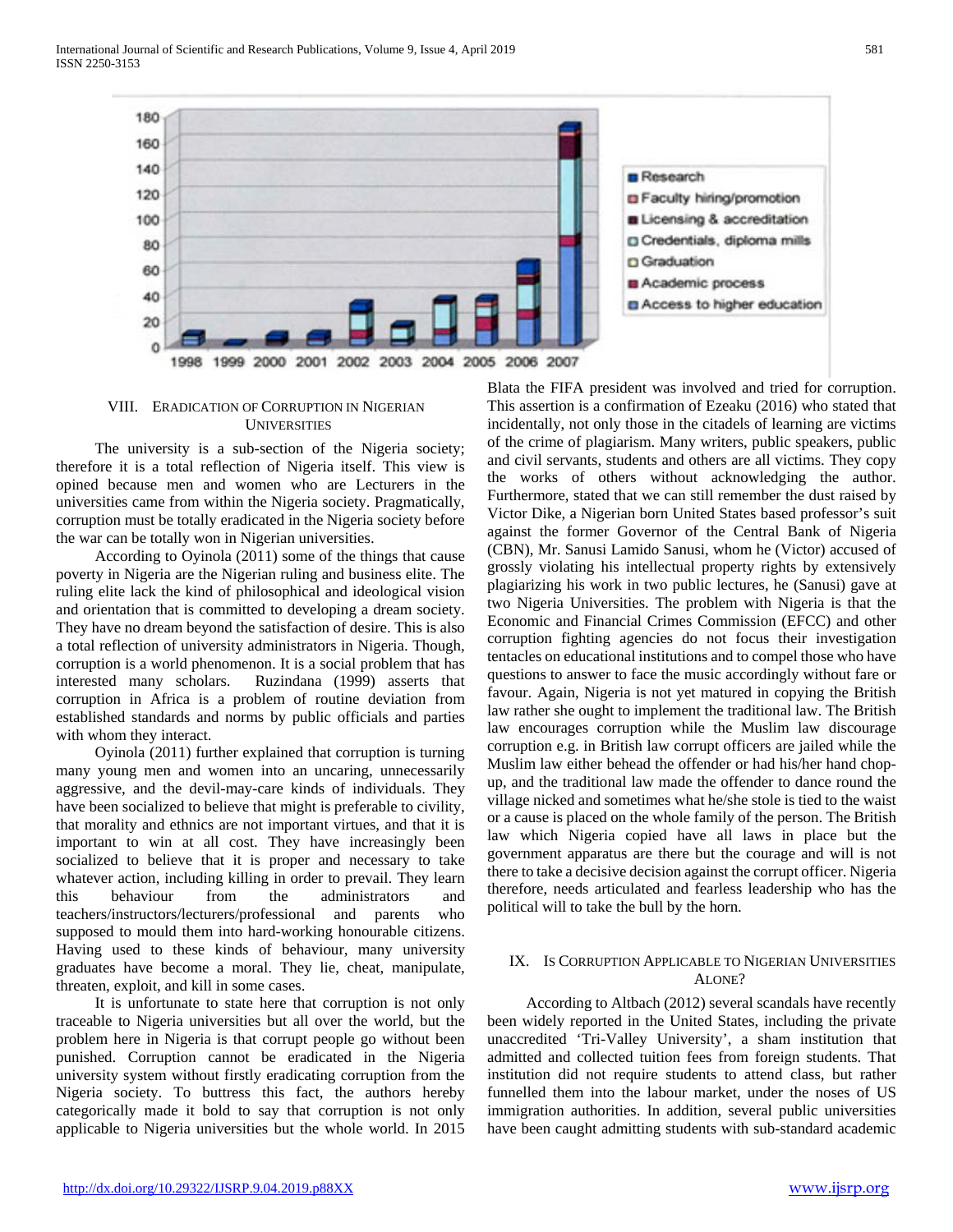qualifications. Quality assurance agencies in the Uk have uncovered problems with 'franchised' British-degree programmes, and similar scandals have occurred in Australia. A prominent example is the University of Wales, which was the second largest university in the UK, with 70,000 students enrolled in 130 colleges around the world. It had to close its highly profitable degree validation programme, which accounted for nearly two-thirds of institutional revenue. With international higher education now a multibillion-dollar industry around the world – with individuals, countries and institution depending on its income, prestige and access – it is not surprising that corruption is a growing problem.

 Lipsett (2007) reported that recent surveys by Unesco have shown that 'ghost teachers' on school payrolls, who had either left their posts or never even existed, represent 5% of salary expenditure in Honduras and 15% in Papua New Guinea. Bribe and payoffs in teacher recruitment and promotion tend to lower the quality of teachers, and illegal payments for school entrance and other hidden costs contribute to low enrolment and high dropout. Higher education corruption usually takes the form of fake universities, bogus degrees and accreditation fraud. The report found the number of fake universities on the internet offering bogus degree had risen from 200 to 800 in 2000-04. Lipsett (2007) further stated that in Ukraine, top-ranking officials from private universities admitted in 2005 that most licensing or accreditation applications, obligatory for the country's 175 private universities, required some form of bribery for success. In the early 1990s in Uganda, for example, only 13% of the annual amount granted to schools per student actually got to schools.

 From the above, it is clear that corruption is not applicable to Nigerian universities alone but a global problem that need to be fought globally.

 According to Lanteri (2017) corruption has traditionally been treated as a legal issue and consequently as a problem for the public sector to solve through lawmaking and law enforcement. This approach has failed. It has proved both ineffective, because public officials are typically on the receiving end of corruption and therefore less likely to effectively oppose it the more corrupt the country is; and inadequate, because corruption does not boil down to law enforcement, but profoundly undermines economic and human development.

 According to Mohammedbhai (2016) 42 bogus high education schools in South Africa closed for offering fake programs, including 2 bogus US-based universities awarding degrees in 15 days. Most common cases of corruption in Nigeria: promotions, journals and book publications, money extortion for handouts and marks, sexual harassment. Of 475 students sourveyed in 3 East African universities,  $1/3$  admitted to plagiarism, 25% to collusion in exams, 5% to impersonating another student in exams. Mauritius closing down branch campuses of 2 private Indian universities offering degrees not recognized in India or Mauritius.

## X. CONCLUSION

Conclusively, the research reveals that corruption is not applicable to Nigerian universities alone but a global decease that must be fought nationally and internationally. The number of lecturers involved in corruption in Nigerian universities is insignificant compared to those who are not. Though, that has

rubbed the rest lecturers because when a finger touches oil it rubs others. The university system is not as bad as reported in terms of corruption by various news papers as compared to the corruption in the public places and the political sector. Often time's lecturers have been dismissed from office as a mechanism to check them. This assertion is further confirmed by Ezeaku (2016) that Governing Council of University of Calabar a few days ago reportedly dismissed five lecturers and demoted 10 others for alleged plagiarism, financial fraud and other unwholesome behaviour. This goes to show that the university system is not institutions for training corrupt individual i.e. the leaders of tomorrow. Corruption is not the problem in our university system, the problem we have is lack of good leadership and lack of political will to discipline decisively those found to have been involved in corruption.

## XI. RECOMMENDATION

After a comprehensive review and analysis of corruption in Nigerian universities and other countries, the researchers therefore recommend as follows:

1. Corruption should be included in our educational curriculum and be taught right from

 primary schools through secondary schools to university level globally.

2. Economic Financial Crime Commission (EFCC) offices should be established in all schools

 right from primary schools through secondary to university level. The commission will not

 have any dealing with the school authority but an independent of its own to arrest and

 prosecute any offender. Including the school authority, lecturers and students that are found to

be involved in corruption in any way.

3. Nigeria Christians and Muslims to revert to African traditional religion as it has often

helped in the fight against corruption.

- 4. The teaching of Nigeria's social, cultural, and moral values should be introduced into our education curriculum in both primary schools through secondary to university level in Nigeria.
- 5. EFCC should be empowered and be granted absolute autonomy to handle cases relating to corruption in all universities in Nigeria. Anti corruption laws, legislations and regulations should be written in simpler language and made accessible to all.
- The National University Commission in the selection of accreditation team should look for members who are strict to form the visitation panel.
- 7. The university system needs to be overhauled.
- Both national and international educational curriculum need to be reviewed with a view to include the teaching of both moral instruction and fraud prevention.

## **REFERENCES**

- [1] Altbach, P. G. (2012). Taking on corruption in international higher education – University.
- [2] Hhttp://www.universityworldnews.com/article.php?story=20120717